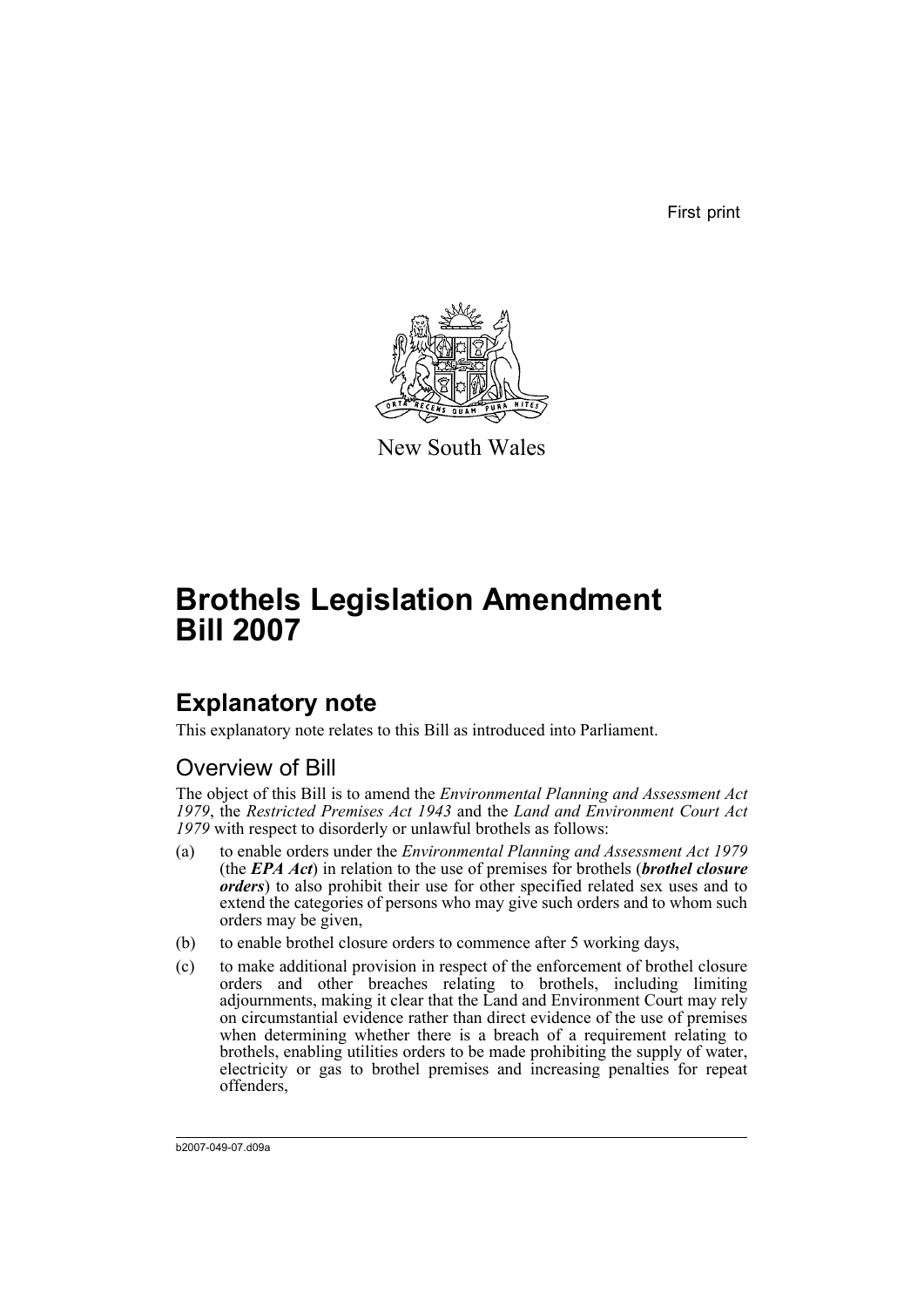Explanatory note

- (d) to expand the definition of a brothel that may be subject to an order under the *Restricted Premises Act 1943* (the *RP Act*) to include premises that have been advertised or represented to be used for prostitution and are likely to be so used for that purpose,
- (e) to widen the basis on which an application for such an order may be made and to extend the persons or bodies who may apply for an order,
- (f) to make additional provision relating to orders under the RP Act that prohibit premises from being used as brothels, including enabling such orders to also prohibit the use of premises for specified related sex uses and making it clear that the Land and Environment Court may rely on circumstantial evidence rather than direct evidence of the use of premises when determining whether to make an order,
- (g) to include utilities orders in the relevant class of matters dealt with by the Land and Environment Court,
- (h) to make other minor consequential amendments.

## Outline of provisions

**Clause 1** sets out the name (also called the short title) of the proposed Act.

**Clause 2** provides for the commencement of the proposed Act on a day or days to be appointed by proclamation.

**Clause 3** is a formal provision that gives effect to the amendments to the EPA Act set out in Schedule 1.

**Clause 4** is a formal provision that gives effect to the amendments to the RP Act set out in Schedule 2.

**Clause 5** is a formal provision that gives effect to the amendment to the *Land and Environment Court Act 1979* set out in Schedule 3.

**Clause 6** provides for the repeal of the proposed Act after all the amendments made by the proposed Act have commenced. Once the amendments have commenced the proposed Act will be spent and section 30 of the *Interpretation Act 1987* provides that the repeal of an amending Act does not affect the amendments made by that Act.

### **Schedule 1 Amendment of Environmental Planning and Assessment Act 1979**

**Schedule 1 [1]** amends section 4 of the EPA Act to insert a definition of *brothel*.

**Schedule 1 [2]** inserts proposed sections 121ZR and 121ZS. Proposed section 121ZR contains the following additional provisions relating to brothel closure orders:

(a) definitions of *brothel closure order* and *related sex uses* are inserted. A *brothel closure order* is an order made by a council or other consent authority to cease using premises as a brothel or in respect of the use of premises as a brothel. *Related sex uses* include the use, in exchange for payment, of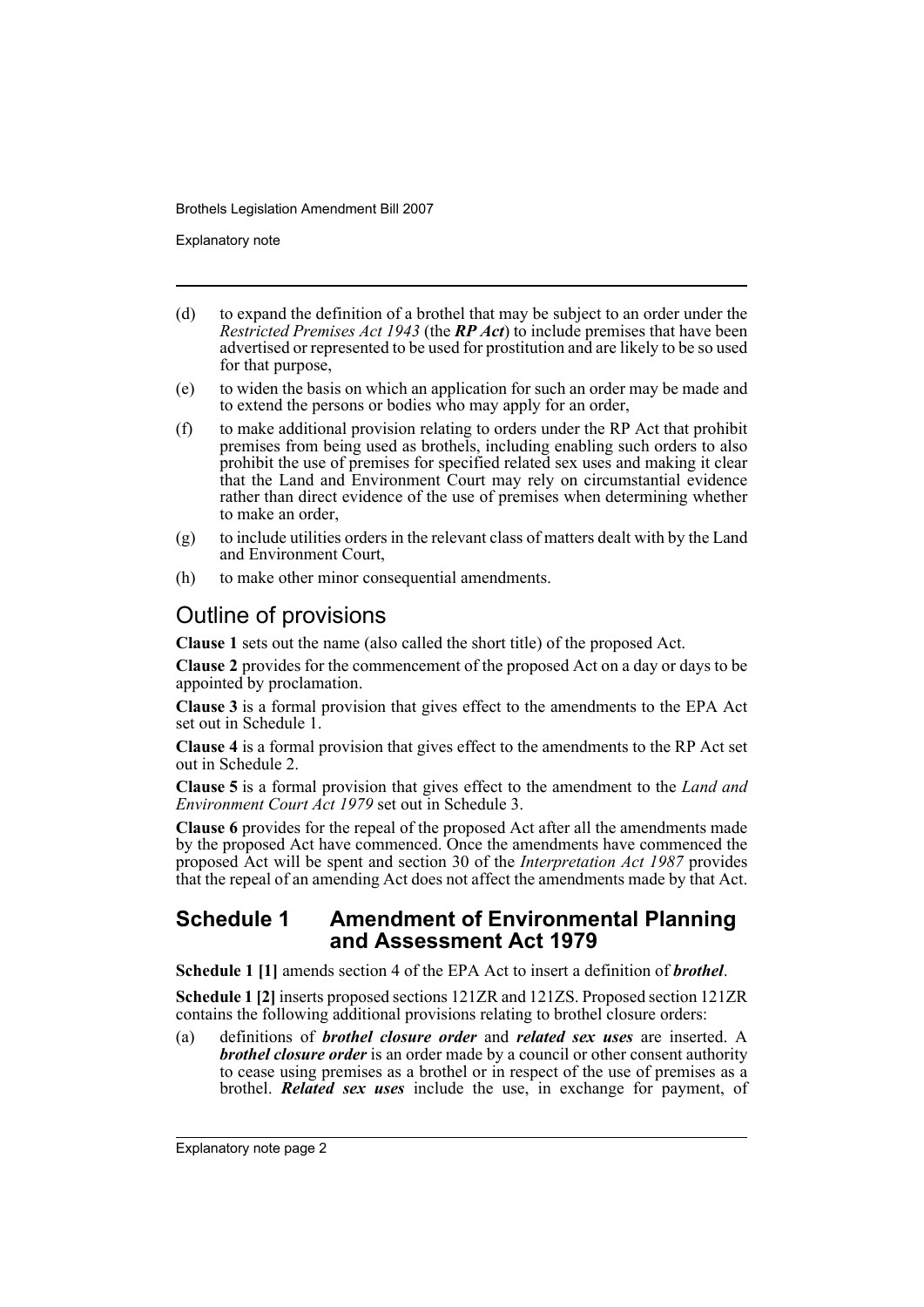Explanatory note

premises to provide sexual acts or services or for massage services (other than genuine remedial or therapeutic massage services) or for adult entertainment involving nudity, indecent acts or sexual activity either in exchange for payment or ancillary to the provision of other goods or services,

- (b) natural justice provisions of the EPA Act relating to other orders do not apply,
- (c) a brothel closure order may also prohibit the use of premises for specified related sex uses,
- (d) a brothel closure order may be made against a person apparently in control of or managing, or assisting in the control or management of, a brothel,
- (e) a brothel closure order is to specify a period of not less than 5 working days for compliance,
- (f) a person or body exercising planning or regulatory functions in the area in which the premises are situated, and authorised by the Minister, may make a brothel closure order (currently, this is limited to consent authorities),
- (g) there is to be a defence to a prosecution for an offence arising from a failure to comply with a brothel closure order if the defendant satisfies the court that (in the case of an owner) all reasonable steps were taken to evict from the premises the persons operating the brothel or using the premises for the specified related sex uses or (in any case) to prevent the use of the premises for the relevant purposes,
- (h) regulations may be made conferring jurisdiction on Local Courts to hear appeals against brothel closure orders and on the Land and Environment Court to hear an appeal against an appeal decision by a Local Court.

Proposed section 121ZS enables a Local Court or the Land and Environment Court to make an order (a *utilities order*) directing that a provider of water, electricity or gas to premises cease to provide those services to the premises or part of the premises (other than residential premises) if a brothel closure order is not complied with. Such an order may only have effect for a maximum of 3 months. Notice of the proceedings is to be given to affected persons who will also have a right to be heard and represented in the proceedings. In deciding whether to make a utilities order, a court is to take into consideration the effects of any failure to comply with the brothel closure order, the uses of the premises, the impact on affected persons and whether the health or safety of any person, or of the public, will be detrimentally affected.

**Schedule 1 [3]** inserts proposed section 124AB into the EPA Act. Proposed section 124AB contains the following additional provisions relating to proceedings in the Land and Environment Court to remedy or restrain a breach of the EPA Act in relation to the use of premises as a brothel:

- (a) an adjournment to obtain a development consent for such a use may only be given in exceptional circumstances,
- (b) after any such adjournment, a matter must come back before the Court, if a development application is not lodged within 10 working days and only one such adjournment may be given,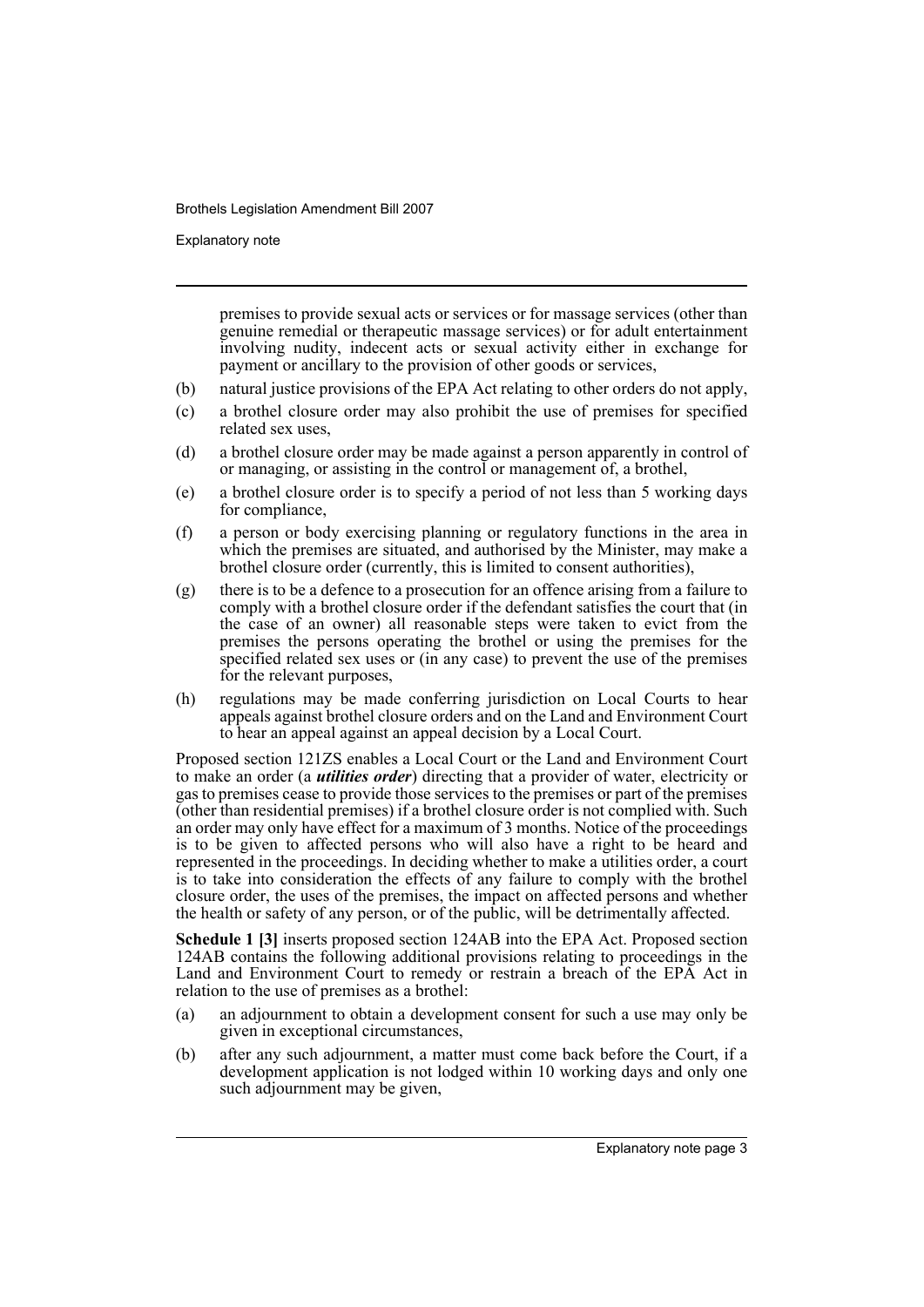Explanatory note

(c) the Court may rely on circumstantial evidence that premises are used as a brothel and need not rely on direct evidence.

**Schedule 1 [4]** amends section 126 of the EPA Act to provide that the fact that a previous offence relating to a brothel closure order or the unlawful use of premises as a brothel has been committed by a person is, in proceedings in relation to the use of premises as a brothel, to be an aggravating factor that a court must consider when sentencing the person.

**Schedule 1 [5]** amends Schedule 6 to the EPA Act to enable regulations containing savings or transitional provisions to be made as a consequence of the enactment of the proposed Act.

### **Schedule 2 Amendment of Restricted Premises Act 1943**

**Schedule 2 [1]** amends section 2 of the RP Act to substitute the definition of *brothel*. The new definition includes as brothels premises that have been advertised or represented to be brothels and that are likely to be used for the purposes of prostitution. **Schedule 2 [11]** makes a consequential amendment.

**Schedule 2 [2]** amends section 2 of the RP Act to insert a definition of *related sex uses*.

**Schedule 2 [3]** amends section 17 of the RP Act to enable the Land and Environment Court to also prohibit the use of premises for specified related sex uses when making an order prohibiting the use of the premises as a brothel. The section is also amended to enable the Land and Environment Court, when it makes an order prohibiting the use of premises for a brothel, to suspend or vary, for a period not exceeding 6 months, a development consent relating to the use of the premises for such purposes. A development consent is defined to include an approval under Part 3A of the EPA Act (see **Schedule 2 [9]**). **Schedule 2 [7]** makes a consequential amendment.

**Schedule 2 [4]** amends section 17 of the RP Act to enable a local council to make an application for an order under that section if one or more complaints have been made that the council reasonably believes warrant the making of the application. Currently, a council must have received sufficient complaints to warrant the making of the order. **Schedule 2 [5]** makes a consequential amendment.

**Schedule 2 [6]** amends section 17 of the RP Act to enable a local council to make an application for an order under that section on the basis of a complaint made by persons who work in the vicinity of the premises concerned or persons who regularly use, or whose children regularly use, facilities in the vicinity of the brothel.

**Schedule 2 [8]** amends section 17 of the RP Act to provide for the matters that the Land and Environment Court is to take into account when it makes an order under that section to suspend or vary, for a period not exceeding 6 months, a development consent.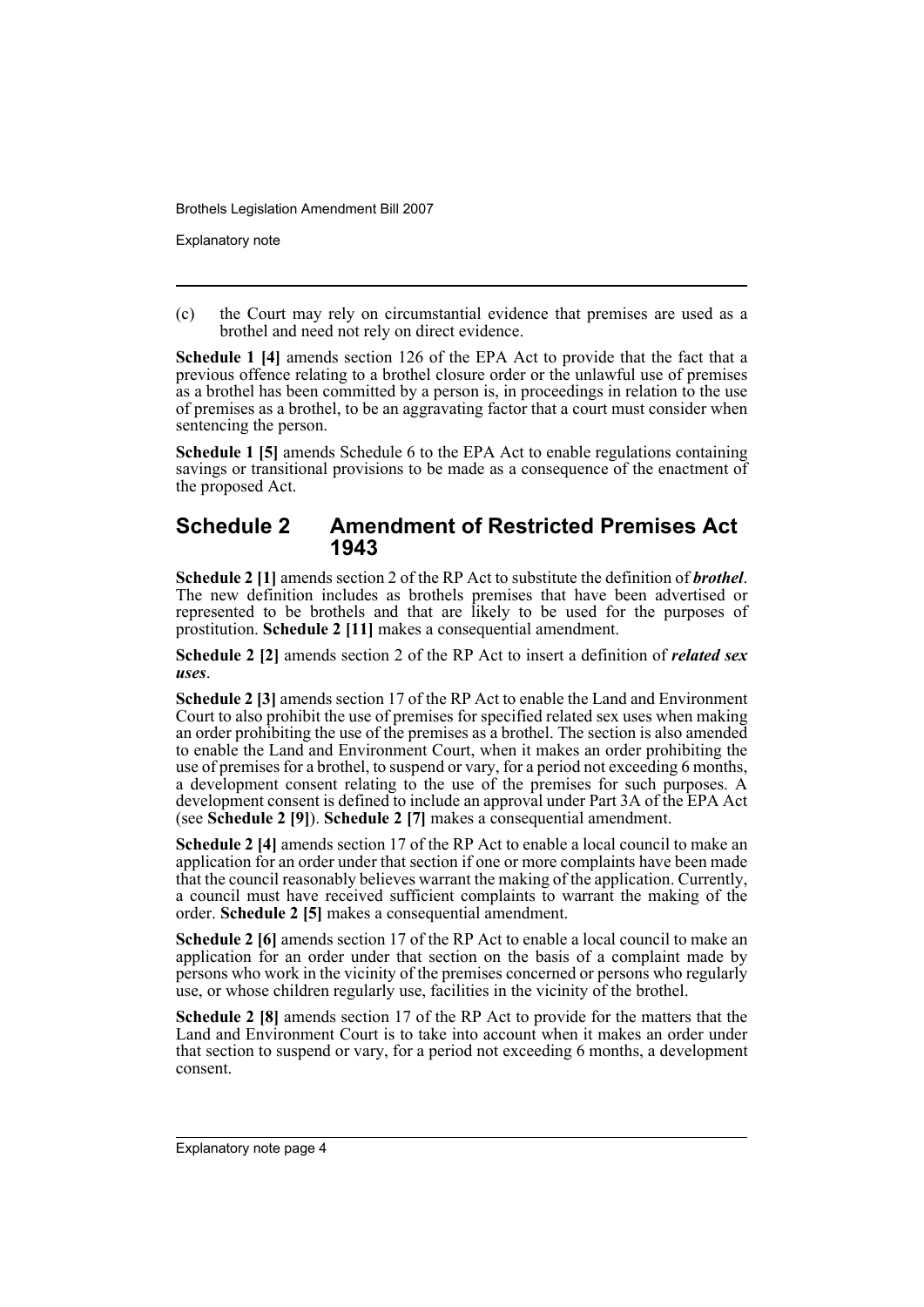Explanatory note

**Schedule 2 [9]** amends section 17 of the RP Act to insert a definition of *development consent*, and a definition of *local council* so as to enable planning or regulatory authorities authorised by the Minister for Planning to apply for orders under that section and makes other consequential amendments.

**Schedule 2 [10]** amends section 17A of the RP Act to make a consequential amendment and to make it clear that the Land and Environment Court may rely on circumstantial evidence, and is not required to rely on direct evidence, to make a finding that particular premises are used as a brothel.

**Schedule 2 [12]** amends the examples of circumstantial evidence that premises are used as a brothel set out in the note to section 17A of the RP Act to include other matters relating to furniture, equipment or articles in the premises, in addition to the arrangement of such things.

**Schedule 2 [13]** amends Schedule 1 to the RP Act to enable regulations containing savings or transitional provisions to be made as a consequence of the enactment of the proposed Act.

### **Schedule 3 Amendment of Land and Environment Court Act 1979**

The Schedule amends the *Land and Environment Court Act 1979* to include applications for utility orders in Class 1 of the matters dealt with by the Land and Environment Court.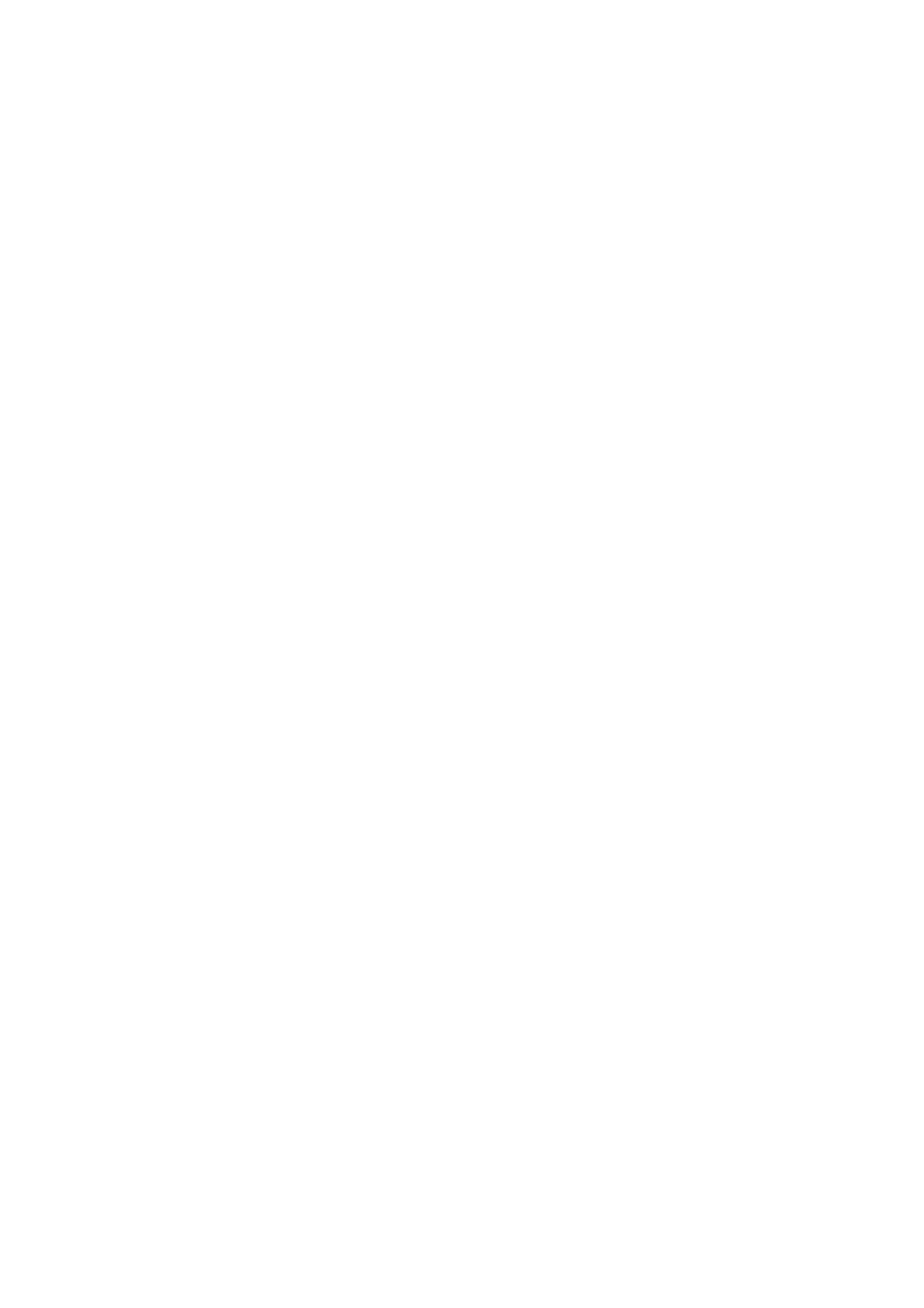First print



New South Wales

# **Brothels Legislation Amendment Bill 2007**

## **Contents**

|            |                                                                       | Page |
|------------|-----------------------------------------------------------------------|------|
|            | Name of Act                                                           |      |
| 2          | Commencement                                                          |      |
| 3          | Amendment of Environmental Planning and Assessment<br>Act 1979 No 203 | 2    |
| 4          | Amendment of Restricted Premises Act 1943 No 6                        |      |
| 5          | Amendment of Land and Environment Court Act 1979<br>No 204            | 2    |
| 6          | Repeal of Act                                                         | 2    |
| Schedule 1 | Amendment of Environmental Planning and Assessment                    |      |
|            | Act 1979                                                              | 3    |
| Schedule 2 | Amendment of Restricted Premises Act 1943                             | 9    |
| Schedule 3 | Amendment of Land and Environment Court Act 1979                      | 13   |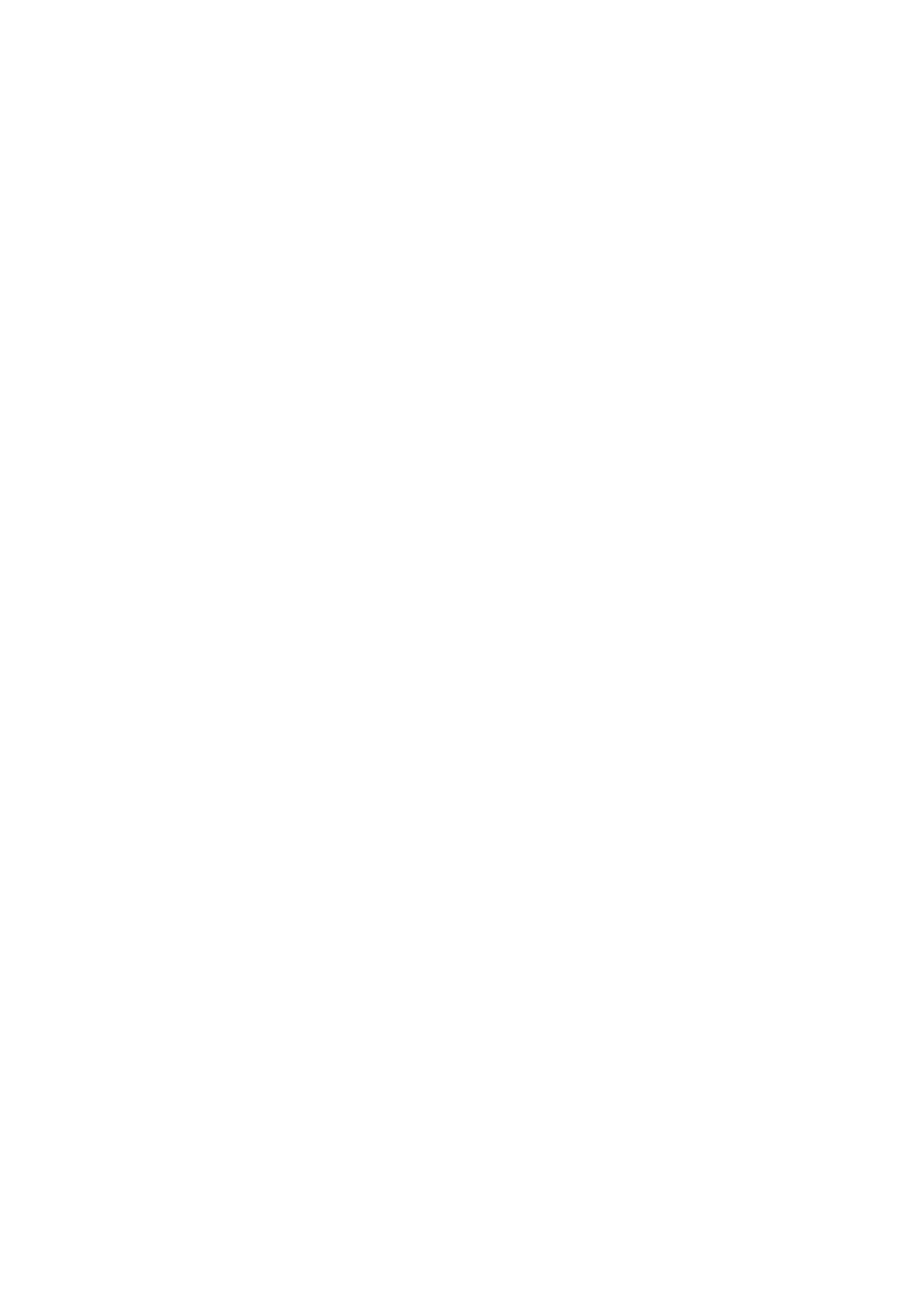

New South Wales

# **Brothels Legislation Amendment Bill 2007**

No , 2007

### **A Bill for**

An Act to amend the *Environmental Planning and Assessment Act 1979*, the *Restricted Premises Act 1943* and the *Land and Environment Court Act 1979* with respect to the closure of disorderly or unlawful brothels; and for other purposes.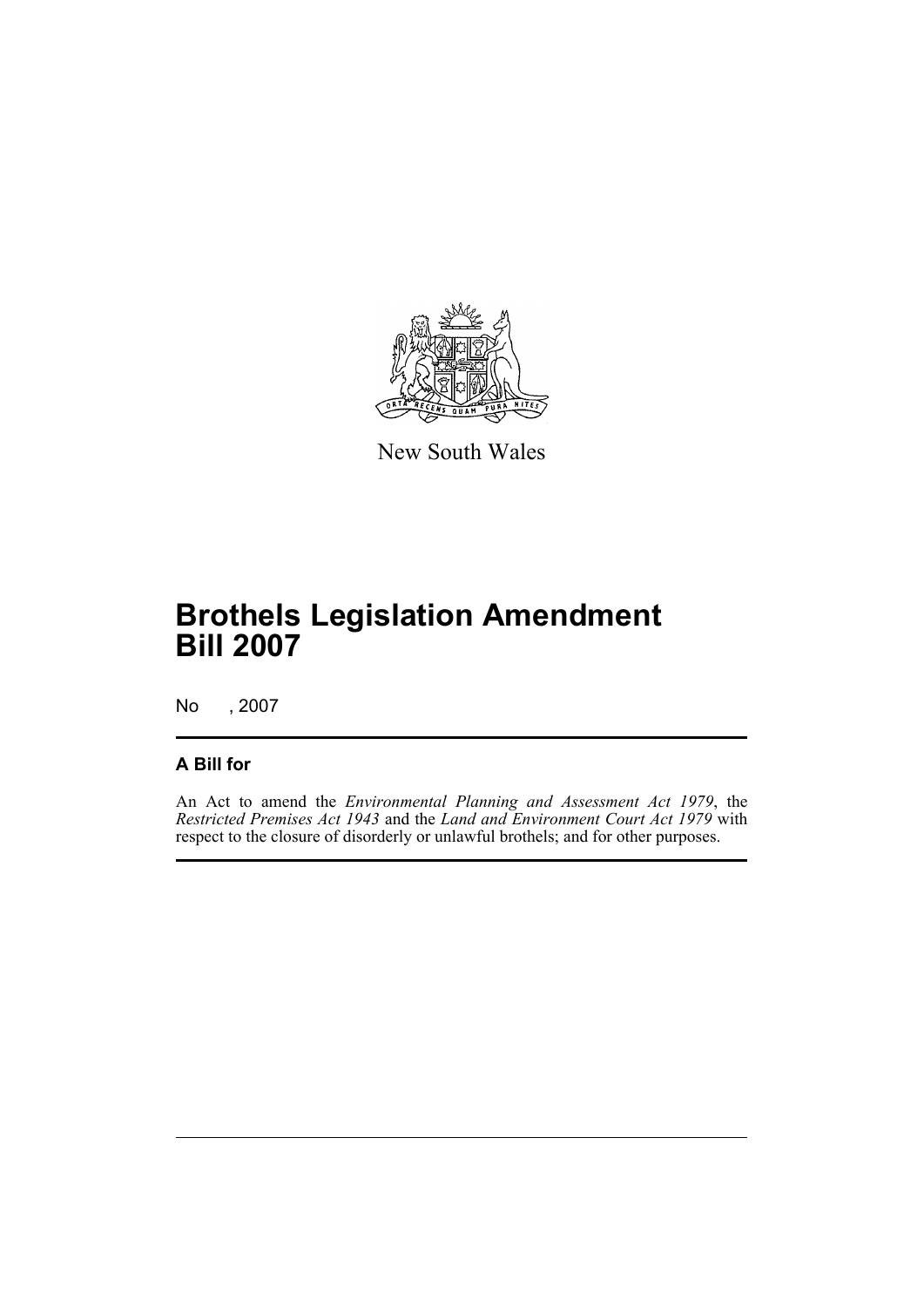<span id="page-9-5"></span><span id="page-9-4"></span><span id="page-9-3"></span><span id="page-9-2"></span><span id="page-9-1"></span><span id="page-9-0"></span>

|              | The Legislature of New South Wales enacts:                                                                                                                       | 1              |
|--------------|------------------------------------------------------------------------------------------------------------------------------------------------------------------|----------------|
| 1            | <b>Name of Act</b>                                                                                                                                               | $\overline{2}$ |
|              | This Act is the <i>Brothels Legislation Amendment Act 2007</i> .                                                                                                 | 3              |
| $\mathbf{2}$ | Commencement                                                                                                                                                     | $\overline{4}$ |
|              | This Act commences on a day or days to be appointed by proclamation.                                                                                             | 5              |
| 3            | Amendment of Environmental Planning and Assessment Act 1979<br><b>No 203</b>                                                                                     | 6<br>7         |
|              | The <i>Environmental Planning and Assessment Act 1979</i> is amended as<br>set out in Schedule 1.                                                                | 8<br>9         |
| 4            | <b>Amendment of Restricted Premises Act 1943 No 6</b>                                                                                                            | 10             |
|              | The <i>Restricted Premises Act 1943</i> is amended as set out in Schedule 2.                                                                                     | 11             |
| 5            | Amendment of Land and Environment Court Act 1979 No 204                                                                                                          | 12             |
|              | The Land and Environment Court Act 1979 is amended as set out in<br>Schedule 3.                                                                                  | 13<br>14       |
| 6            | <b>Repeal of Act</b>                                                                                                                                             | 15             |
|              | This Act is repealed on the day following the day on which all of the<br>(1)<br>provisions of this Act have commenced.                                           | 16<br>17       |
|              | The repeal of this Act does not, because of the operation of section 30<br>(2)<br>of the <i>Interpretation Act 1987</i> , affect any amendment made by this Act. | 18<br>19       |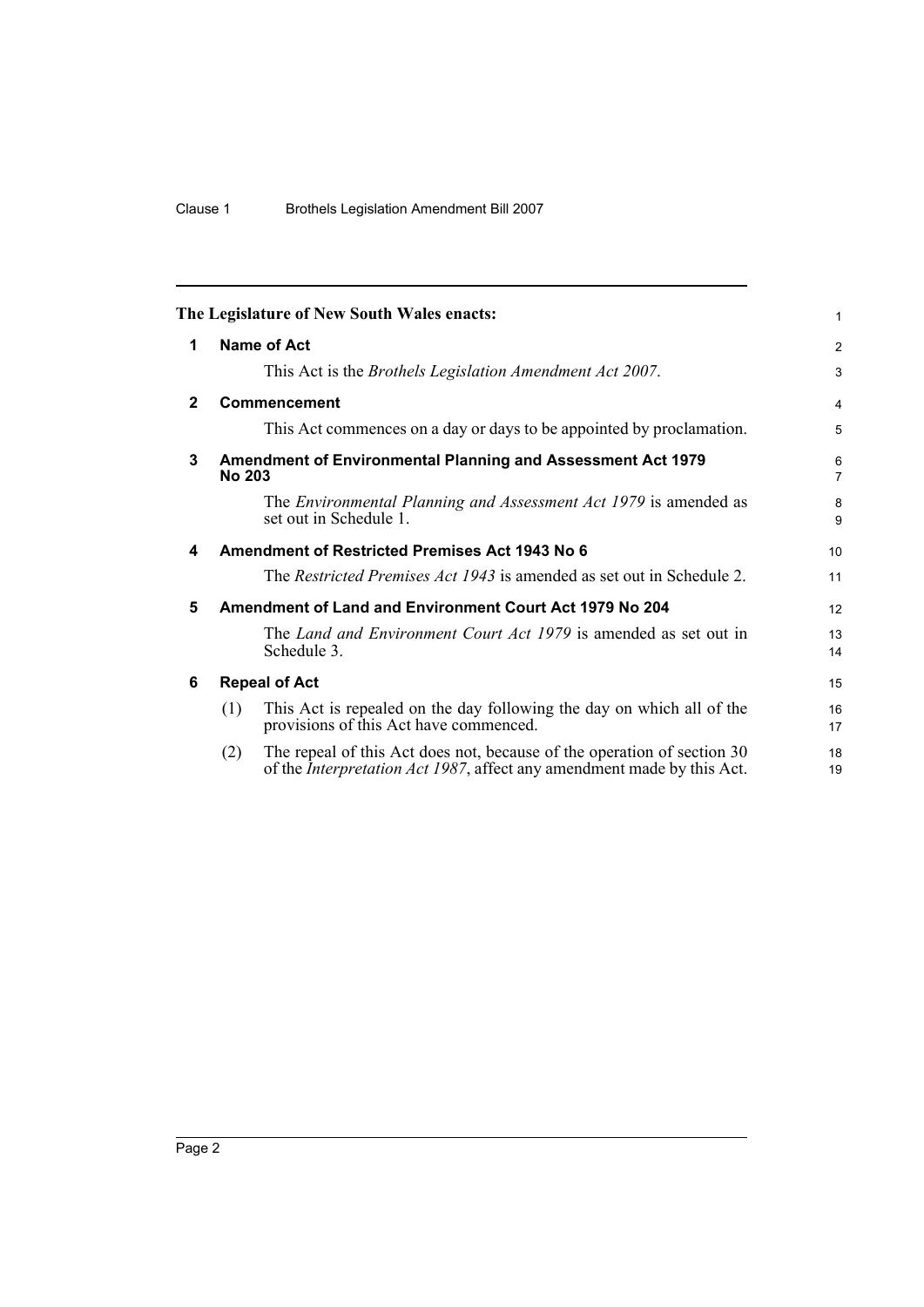Amendment of Environmental Planning and Assessment Act 1979 Schedule 1

<span id="page-10-0"></span>

|     | <b>Schedule 1</b> |     |                              | <b>Amendment of Environmental Planning</b><br>and Assessment Act 1979                                                                        | 1                   |
|-----|-------------------|-----|------------------------------|----------------------------------------------------------------------------------------------------------------------------------------------|---------------------|
|     |                   |     |                              |                                                                                                                                              | 2                   |
|     |                   |     |                              | (Section 3)                                                                                                                                  | 3                   |
| [1] |                   |     | <b>Section 4 Definitions</b> |                                                                                                                                              | 4                   |
|     |                   |     |                              | Insert in appropriate order in section $4(1)$ :                                                                                              | 5                   |
|     |                   |     | Act 1943.                    | <b>brothel</b> has the same meaning as it has in the Restricted Premises                                                                     | 6<br>$\overline{7}$ |
| [2] |                   |     |                              | Sections 121ZR and 121ZS                                                                                                                     | 8                   |
|     |                   |     |                              | Insert after section 121ZQ:                                                                                                                  | 9                   |
|     |                   |     |                              |                                                                                                                                              |                     |
|     | <b>121ZR</b>      |     |                              | Special provisions relating to brothel closure orders                                                                                        | 10                  |
|     |                   | (1) |                              | <b>Definitions</b>                                                                                                                           | 11                  |
|     |                   |     |                              | In this section and section 121ZS:                                                                                                           | 12                  |
|     |                   |     |                              | <b>brothel closure order means an order No 1 or No 15 under the</b>                                                                          | 13                  |
|     |                   |     |                              | Table to section $121B(1)$ to cease using premises as a brothel or                                                                           | 14                  |
|     |                   |     |                              | in respect of the use of premises as a brothel, whether or not the<br>order also prohibits the premises from being used for, or relates      | 15<br>16            |
|     |                   |     |                              | to the use of the premises for, any related sex uses.                                                                                        | 17                  |
|     |                   |     |                              | <i>related sex uses</i> means the following:                                                                                                 | 18                  |
|     |                   |     | (a)                          | the use of premises for the provision of sexual acts or<br>sexual services in exchange for payment,                                          | 19<br>20            |
|     |                   |     | (b)                          | the use of premises for the provision of massage services                                                                                    |                     |
|     |                   |     |                              | (other than genuine remedial or therapeutic massage                                                                                          | 21<br>22            |
|     |                   |     |                              | services) in exchange for payment,                                                                                                           | 23                  |
|     |                   |     | (c)                          | the use of premises for the provision of adult entertainment                                                                                 | 24                  |
|     |                   |     |                              | involving nudity, indecent acts or sexual activity if the                                                                                    | 25                  |
|     |                   |     |                              | entertainment is provided in exchange for payment or if<br>the entertainment is ancillary to the provision of other                          | 26                  |
|     |                   |     |                              | goods or services.                                                                                                                           | 27<br>28            |
|     |                   | (2) |                              | Natural justice requirements not applicable                                                                                                  | 29                  |
|     |                   |     |                              | A person who gives a brothel closure order is not required to<br>comply with sections $121G-121K$ .                                          | 30<br>31            |
|     |                   |     |                              | Note. Sections 121G-121K provide, among other things, for notice of                                                                          | 32                  |
|     |                   |     |                              | proposed orders. Sections 121L and 121N apply to brothel closure<br>orders and provide for reasons for an order to be given to the person to | 33<br>34            |

whom an order is given as well as information about appeal rights.

35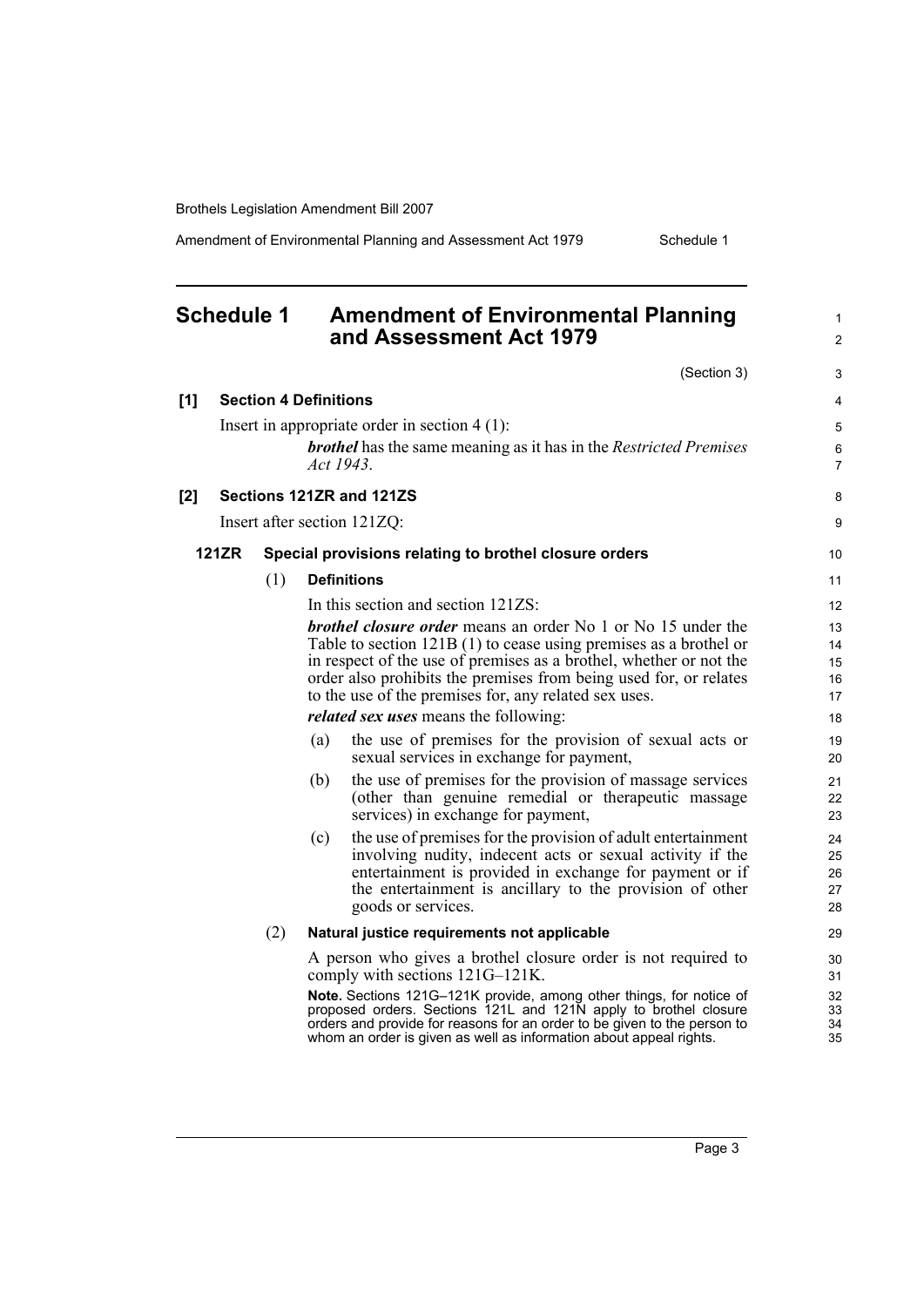Schedule 1 Amendment of Environmental Planning and Assessment Act 1979

#### (3) **Additional prohibitions may be included**

A brothel closure order may also prohibit the use of the premises for specified related sex uses, if the use of the premises for the specified uses is a prohibited development or a development for which development consent is required but has not been obtained.

#### (4) **Additional persons to whom order may be given**

In addition to any other person to whom a brothel closure order may be given, a brothel closure order may be given to any person apparently in control of or managing, or assisting in the control or management of, the brothel.

#### (5) **Period for compliance**

A brothel closure order must specify a period of not less than 5 working days within which the order must be complied with. **Note.** An appeal against a brothel closure order may be made under section 121ZK.

#### (6) **Additional persons or bodies that may make brothel closure orders**

In addition to the persons specified by section 121B, a brothel closure order may be made by a person or body exercising planning or regulatory functions in respect of the area in which the premises are situated and authorised by the Minister to make brothel closure orders.

#### (7) **Defences**

It is a sufficient defence to a prosecution for an offence that arises from a failure to comply with a brothel closure order if the defendant satisfies the court that:

- (a) if the defendant is the owner of the premises, the defendant has taken all reasonable steps to evict the persons operating the brothel or using the premises for the specified related sex uses, or
- (b) in all cases, the defendant has taken all reasonable steps to prevent the use of the premises as a brothel or for the specified related sex uses.

#### (8) **Appeals**

Regulations may be made for or with respect to the following matters:

(a) the conferral of jurisdiction on Local Courts with respect to appeals against brothel closure orders,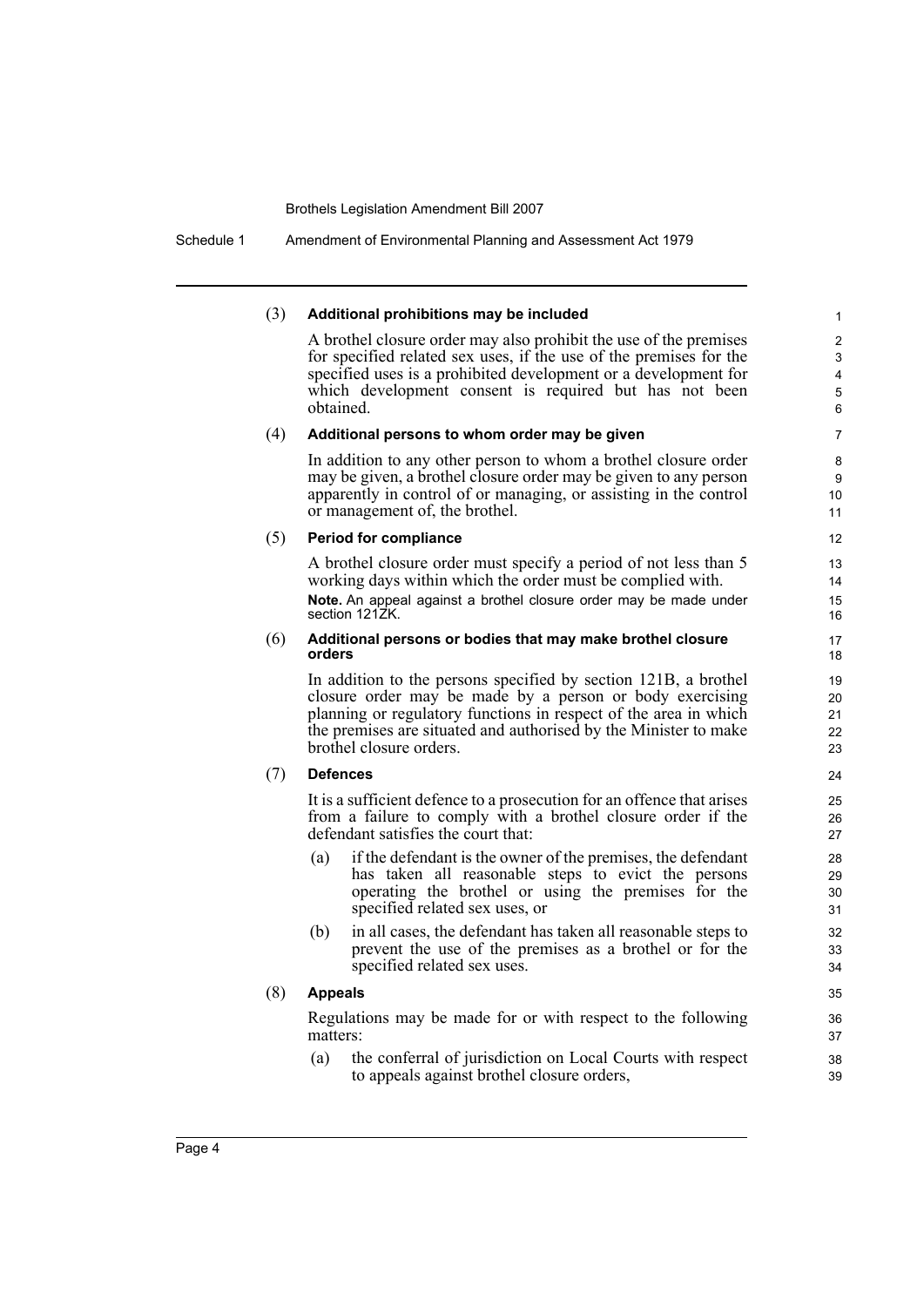#### Amendment of Environmental Planning and Assessment Act 1979 Schedule 1

|       |     | (b)<br>removing the right to appeal under section 121ZK if an<br>appeal is made to a Local Court against a brothel closure<br>order under the regulations,                                                                                                                                                                                  | $\mathbf{1}$<br>$\overline{c}$<br>3 |  |  |
|-------|-----|---------------------------------------------------------------------------------------------------------------------------------------------------------------------------------------------------------------------------------------------------------------------------------------------------------------------------------------------|-------------------------------------|--|--|
|       |     | the conferral of jurisdiction on the Land and Environment<br>(c)<br>Court with respect to appeals from decisions of a Local<br>Court on appeals against brothel closure orders,                                                                                                                                                             | 4<br>5<br>6                         |  |  |
|       |     | the modification of provisions of the Crimes (Appeal and<br>(d)<br><i>Review) Act 2001</i> for the purposes of appeals referred to in<br>paragraph (c).                                                                                                                                                                                     | $\overline{7}$<br>8<br>9            |  |  |
|       | (9) | <b>Section prevails over Division</b>                                                                                                                                                                                                                                                                                                       | 10                                  |  |  |
|       |     | This section has effect despite any other provision of this<br>Division.                                                                                                                                                                                                                                                                    | 11<br>12                            |  |  |
|       |     | Note. Failure to comply with a brothel closure order is an offence (see<br>section 125).                                                                                                                                                                                                                                                    | 13<br>14                            |  |  |
| 121ZS |     | Enforcement of brothel closure orders by cessation of utilities                                                                                                                                                                                                                                                                             | 15                                  |  |  |
|       | (1) | If a person fails to comply with a brothel closure order, a Local<br>Court or the Land and Environment Court may, on the<br>application of the person who gave the order, make an order (a<br><i>utilities order</i> ) directing that a provider of water, electricity or<br>gas to the premises concerned cease to provide those services. |                                     |  |  |
|       | (2) | An order may apply to the whole or part of premises.                                                                                                                                                                                                                                                                                        | 21                                  |  |  |
|       | (3) | A utilities order ceases to have effect on the date specified in the<br>order, or 3 months after the order is made, whichever occurs first.                                                                                                                                                                                                 | 22<br>23                            |  |  |
|       | (4) | An application for a utilities order must not be made unless not<br>less than 7 days notice of the proposed application is given to the<br>following persons:                                                                                                                                                                               | 24<br>25<br>26                      |  |  |
|       |     | (a)<br>any person to whom the brothel closure order was given,                                                                                                                                                                                                                                                                              | 27                                  |  |  |
|       |     | any provider of water, electricity or gas to the premises<br>(b)<br>who is affected by the application,                                                                                                                                                                                                                                     | 28<br>29                            |  |  |
|       |     | any owner or occupier of the premises.<br>(c)                                                                                                                                                                                                                                                                                               | 30                                  |  |  |
|       | (5) | An owner or occupier of premises, or a provider of water,<br>electricity or gas to premises, who is affected by an application<br>for a utilities order is entitled to be heard and represented in<br>proceedings for the order.                                                                                                            | 31<br>32<br>33<br>34                |  |  |
|       | (6) | In determining whether to make a utilities order, the court is to<br>take into consideration the following matters:                                                                                                                                                                                                                         | 35<br>36                            |  |  |
|       |     | the effects of the failure to comply with the brothel closure<br>(a)<br>order,                                                                                                                                                                                                                                                              | 37<br>38                            |  |  |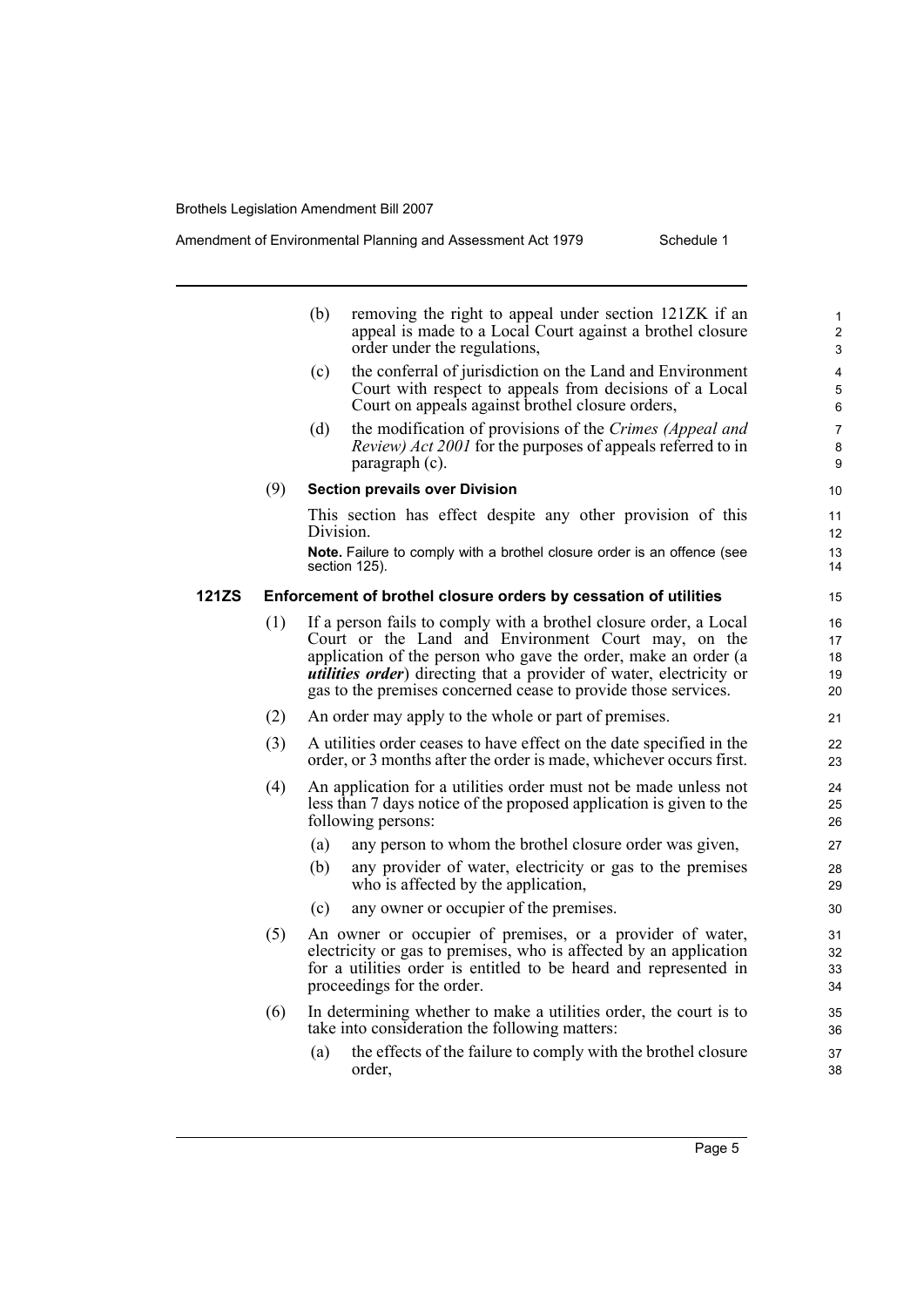|                                                                                                                                                                                                                                                                                                                                                      |                                                                                                             | the uses of the premises,<br>(b)                                                                                                                                                                   |  |  |
|------------------------------------------------------------------------------------------------------------------------------------------------------------------------------------------------------------------------------------------------------------------------------------------------------------------------------------------------------|-------------------------------------------------------------------------------------------------------------|----------------------------------------------------------------------------------------------------------------------------------------------------------------------------------------------------|--|--|
|                                                                                                                                                                                                                                                                                                                                                      |                                                                                                             | (c)<br>the impact of the order on the owner, occupier or other<br>users of the premises,                                                                                                           |  |  |
|                                                                                                                                                                                                                                                                                                                                                      |                                                                                                             | (d)<br>whether the health or safety of any person, or of the public,<br>will be detrimentally affected by the order,                                                                               |  |  |
|                                                                                                                                                                                                                                                                                                                                                      |                                                                                                             | any other matter the court thinks appropriate.<br>(e)                                                                                                                                              |  |  |
|                                                                                                                                                                                                                                                                                                                                                      | A utilities order must not be made for premises, or any part of<br>premises, used for residential purposes. |                                                                                                                                                                                                    |  |  |
| (8)<br>A provider of water, electricity or gas must comply with a<br>utilities order, despite any other law or agreement or arrangement<br>applying to the provision of water, electricity or gas to the<br>premises, or part of premises, concerned.                                                                                                |                                                                                                             |                                                                                                                                                                                                    |  |  |
| (9)<br>No compensation is payable to any person for any damage or<br>other loss suffered by that person because of the making or<br>operation of a utilities order or this section.                                                                                                                                                                  |                                                                                                             |                                                                                                                                                                                                    |  |  |
| (10)<br>A provider of water, electricity or gas must not, during a period<br>that a utilities order is in force in relation to premises, or part of<br>premises, require payment for the provision of water, electricity<br>or gas services to the premises or part of premises (other than<br>services related to the implementation of the order). |                                                                                                             |                                                                                                                                                                                                    |  |  |
|                                                                                                                                                                                                                                                                                                                                                      | (11)                                                                                                        | The Land and Environment Court or a Local Court may make a<br>utilities order when it determines an appeal against a brothel<br>closure order, if subsections (4) and (5) have been complied with. |  |  |
| [3]                                                                                                                                                                                                                                                                                                                                                  | <b>Section 124AB</b>                                                                                        |                                                                                                                                                                                                    |  |  |
|                                                                                                                                                                                                                                                                                                                                                      |                                                                                                             | Insert after section 124AA:                                                                                                                                                                        |  |  |
| <b>124AB</b>                                                                                                                                                                                                                                                                                                                                         |                                                                                                             | Proceedings relating to use of premises as brothel                                                                                                                                                 |  |  |
|                                                                                                                                                                                                                                                                                                                                                      | (1)                                                                                                         | <b>Application</b>                                                                                                                                                                                 |  |  |
|                                                                                                                                                                                                                                                                                                                                                      |                                                                                                             | This section applies to proceedings before the Court to remedy or<br>restrain a breach of this Act in relation to the use of premises as<br>a brothel.                                             |  |  |
|                                                                                                                                                                                                                                                                                                                                                      | (2)                                                                                                         | Adjournments to obtain consent only in exceptional<br>circumstances                                                                                                                                |  |  |

24 25

The Court may not adjourn the proceedings under section 124 (3) unless it is of the opinion that the adjournment is justified because of the exceptional circumstances of the case. The fact that it is intended to lodge a development application, or that a development application has been made, is not by itself an exceptional circumstance.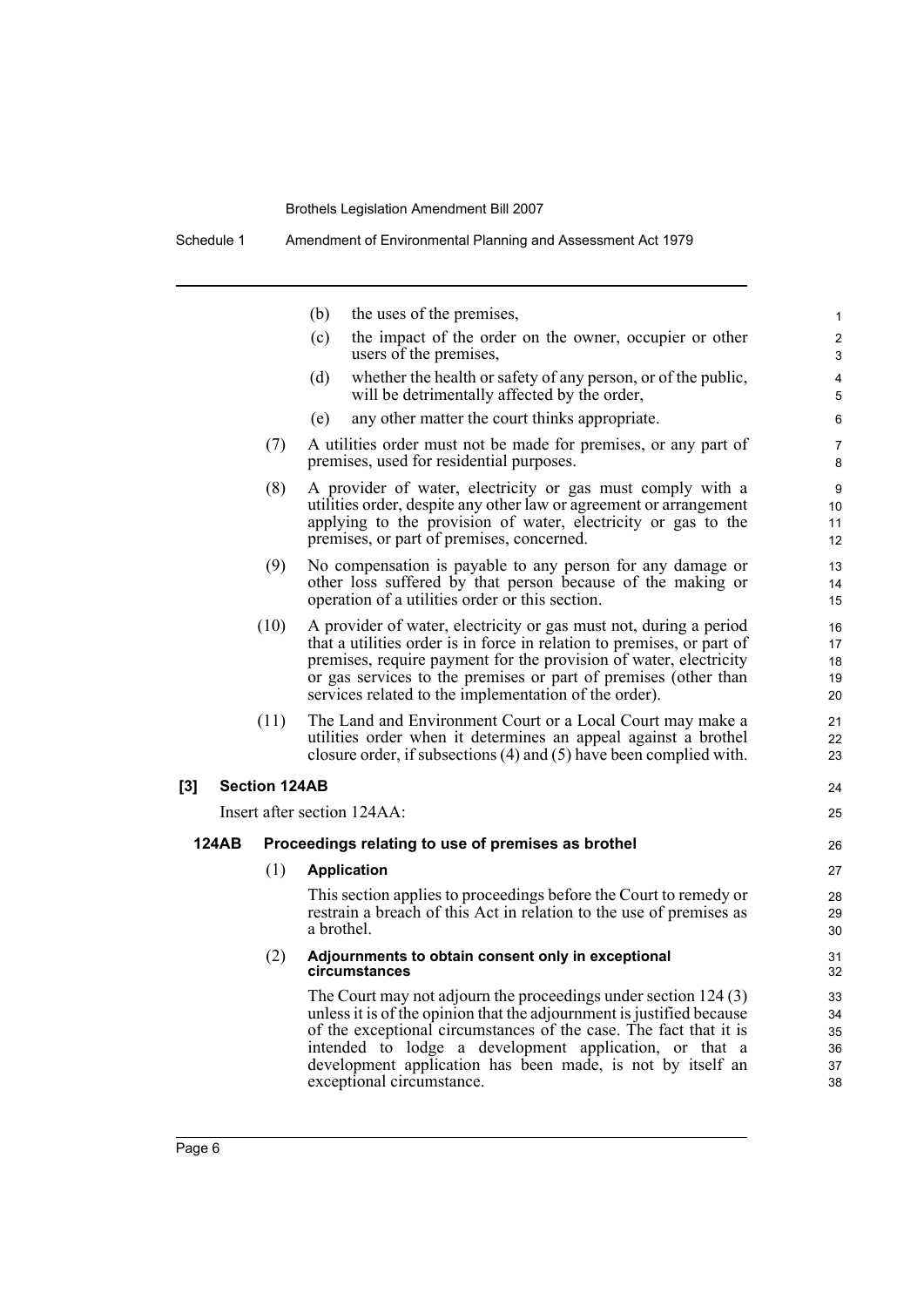Amendment of Environmental Planning and Assessment Act 1979 Schedule 1

|     | (3) | Time for making development application limited to 10 days                                                                                                                                                                                                                                                                                                                                                                                                   | 1                                      |
|-----|-----|--------------------------------------------------------------------------------------------------------------------------------------------------------------------------------------------------------------------------------------------------------------------------------------------------------------------------------------------------------------------------------------------------------------------------------------------------------------|----------------------------------------|
|     |     | If the Court adjourns the proceedings under section 124 (3), the<br>proceedings must be brought back before the Court if a<br>development application is not made within 10 working days of<br>the adjournment.                                                                                                                                                                                                                                              | 2<br>3<br>$\overline{\mathbf{4}}$<br>5 |
|     | (4) | Only one adjournment                                                                                                                                                                                                                                                                                                                                                                                                                                         | 6                                      |
|     |     | The Court may make only one adjournment under section 124 (3)<br>of particular proceedings.                                                                                                                                                                                                                                                                                                                                                                  | 7<br>8                                 |
|     | (5) | Finding may be made on circumstantial evidence                                                                                                                                                                                                                                                                                                                                                                                                               | 9                                      |
|     |     | In any proceedings:                                                                                                                                                                                                                                                                                                                                                                                                                                          | 10                                     |
|     |     | the Court may rely on circumstantial evidence to find that<br>(a)<br>particular premises are used as a brothel, and                                                                                                                                                                                                                                                                                                                                          | 11<br>12                               |
|     |     | the Court may make such a finding without any direct<br>(b)<br>evidence that the particular premises are used as a brothel.                                                                                                                                                                                                                                                                                                                                  | 13<br>14                               |
|     | (6) | However, the presence in any premises of articles or equipment<br>that facilitate or encourage safe sex practices does not of itself<br>constitute evidence of any kind that the premises are used as a<br>brothel.                                                                                                                                                                                                                                          | 15<br>16<br>17<br>18                   |
|     |     | <b>Note.</b> Examples of circumstantial evidence include (but are not limited<br>to) the following:                                                                                                                                                                                                                                                                                                                                                          | 19<br>20                               |
|     |     | (a)<br>evidence relating to persons entering and leaving the premises<br>(including number, gender and frequency) that is consistent with<br>the use of the premises for prostitution,                                                                                                                                                                                                                                                                       | 21<br>22<br>23                         |
|     |     | evidence of appointments with persons at the premises for the<br>(b)<br>purposes of prostitution that are made through the use of<br>telephone numbers or other contact details that are publicly<br>advertised,                                                                                                                                                                                                                                             | 24<br>25<br>26<br>27                   |
|     |     | evidence of information in books and accounts that is consistent<br>(c)<br>with the use of the premises for prostitution,                                                                                                                                                                                                                                                                                                                                    | 28<br>29                               |
|     |     | evidence of the arrangement of, or other matters relating to, the<br>(d)<br>premises, or the furniture, equipment or articles in the premises,<br>that is consistent with the use of the premises for prostitution.                                                                                                                                                                                                                                          | 30<br>31<br>32                         |
| [4] |     | <b>Section 126 Penalties</b>                                                                                                                                                                                                                                                                                                                                                                                                                                 | 33                                     |
|     |     | Insert after section $126(3)$ :                                                                                                                                                                                                                                                                                                                                                                                                                              | 34                                     |
|     | (4) | In determining the sentence for a person who has previously been<br>found guilty of an offence that arises from a failure to comply<br>with a brothel closure order within the meaning of section 121ZR<br>or the unlawful use of premises for the purposes of a brothel, a<br>court must take into account the fact of the previous offence as an<br>aggravating factor and is, accordingly, to impose a higher<br>sentence than it would otherwise impose. | 35<br>36<br>37<br>38<br>39<br>40<br>41 |

Page 7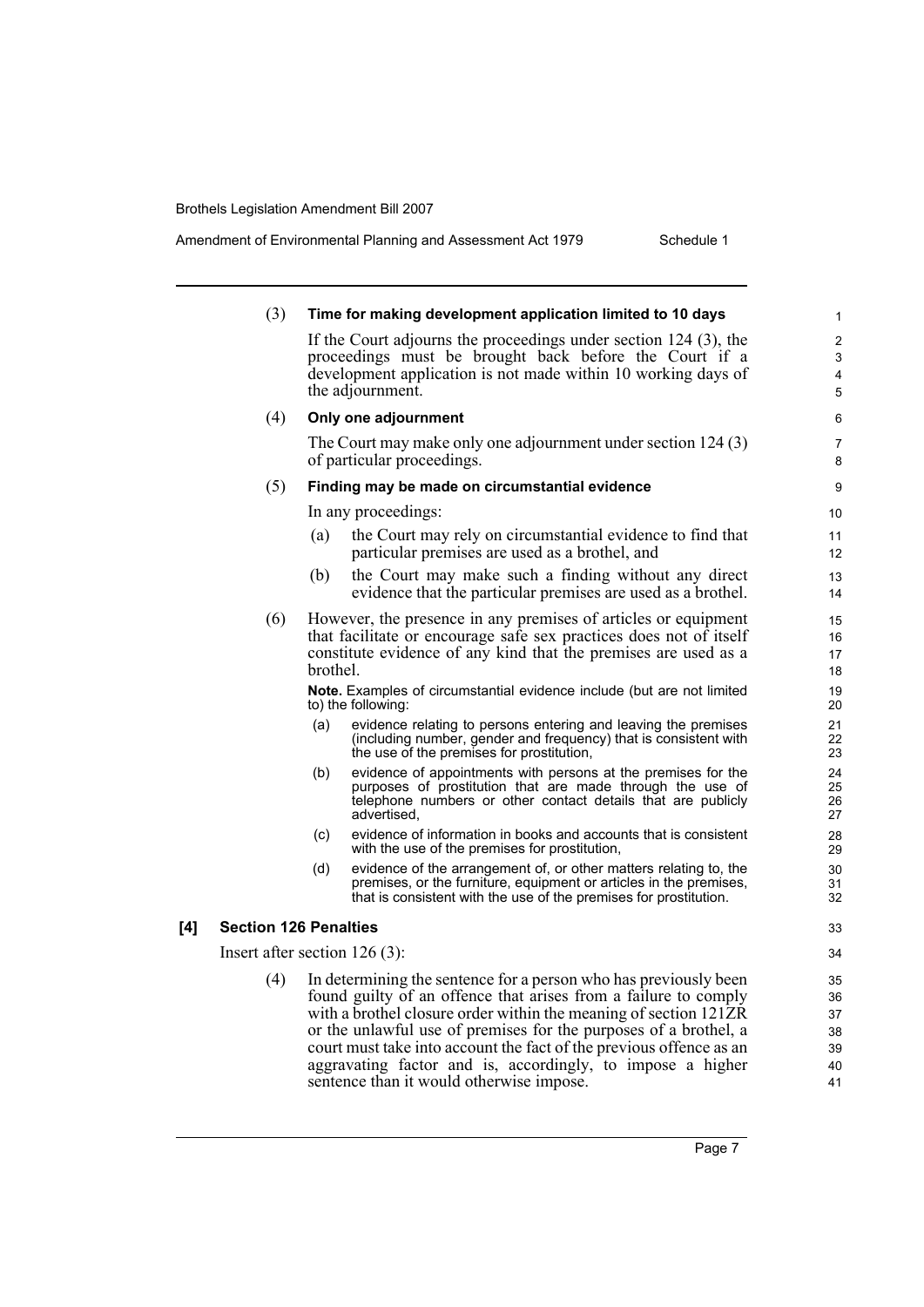Schedule 1 Amendment of Environmental Planning and Assessment Act 1979

| Schedule 6 Savings, transitional and other provisions<br>[5] |                                                |  |  |  |  |
|--------------------------------------------------------------|------------------------------------------------|--|--|--|--|
|                                                              | Insert at the end of clause $1(1)$ :           |  |  |  |  |
|                                                              | <b>Brothels Legislation Amendment Act 2007</b> |  |  |  |  |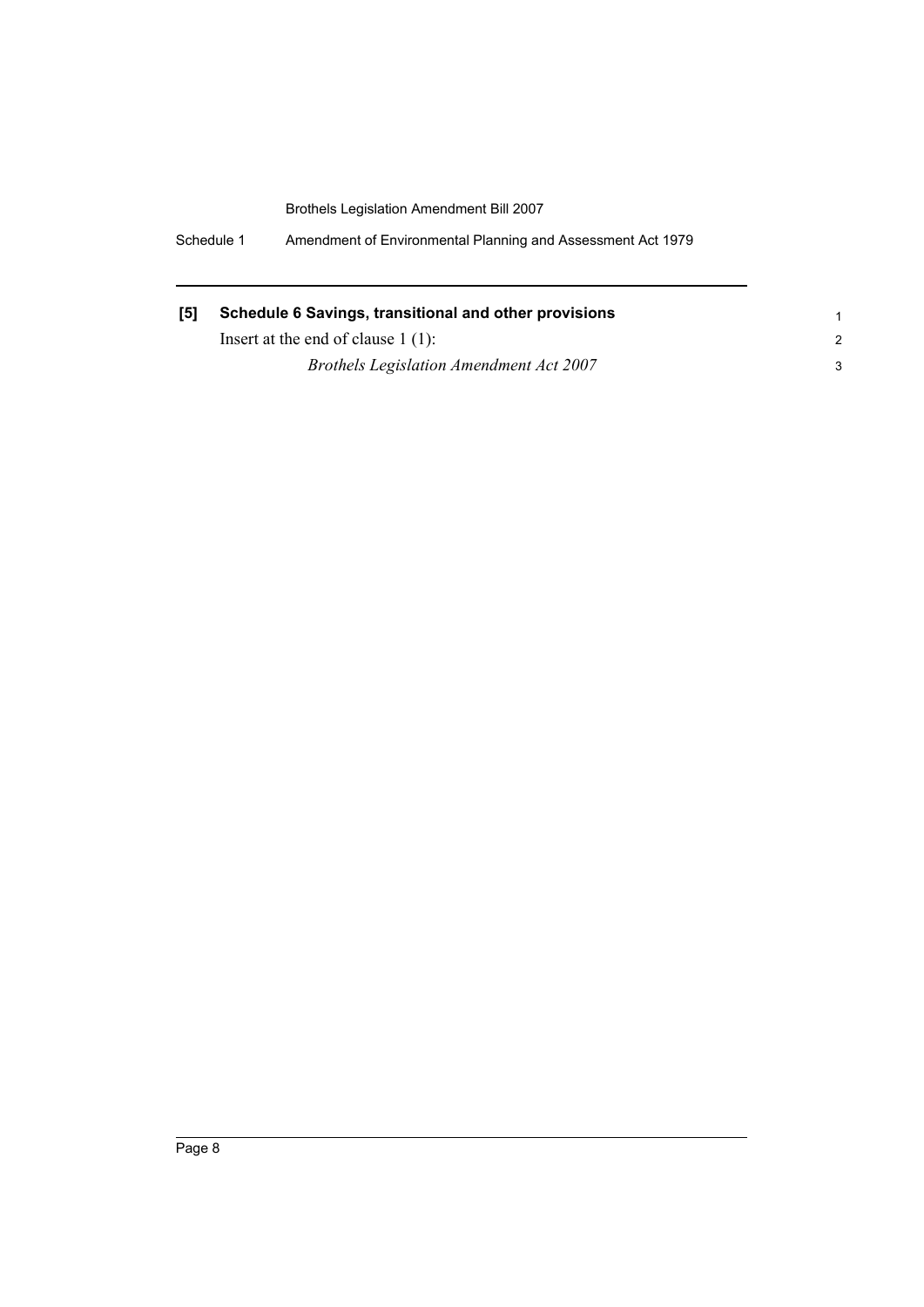Amendment of Restricted Premises Act 1943 Schedule 2

<span id="page-16-0"></span>

|     | <b>Schedule 2</b>             |     | <b>Amendment of Restricted Premises Act</b><br>1943                                                                                                                                                                                                                    | 1<br>$\overline{2}$        |
|-----|-------------------------------|-----|------------------------------------------------------------------------------------------------------------------------------------------------------------------------------------------------------------------------------------------------------------------------|----------------------------|
|     |                               |     | (Section 4)                                                                                                                                                                                                                                                            | 3                          |
| [1] | <b>Section 2 Definitions</b>  |     |                                                                                                                                                                                                                                                                        | 4                          |
|     |                               |     | Omit the definition of <b>brothel</b> . Insert instead:                                                                                                                                                                                                                | 5                          |
|     |                               |     | <i>brothel</i> means premises:                                                                                                                                                                                                                                         | 6                          |
|     |                               | (a) | habitually used for the purposes of prostitution, or                                                                                                                                                                                                                   | $\overline{7}$             |
|     |                               | (b) | that have been used for the purposes of prostitution and are<br>likely to be used again for that purpose, or                                                                                                                                                           | 8<br>9                     |
|     |                               | (c) | that have been expressly or implicitly:                                                                                                                                                                                                                                | 10                         |
|     |                               |     | advertised (whether by advertisements in or on the<br>(i)<br>premises, newspapers, directories or the internet or<br>by other means), or                                                                                                                               | 11<br>12<br>13             |
|     |                               |     | (ii)<br>represented,                                                                                                                                                                                                                                                   | 14                         |
|     |                               |     | as being used for the purposes of prostitution, and that are<br>likely to be used for the purposes of prostitution.                                                                                                                                                    | 15<br>16                   |
|     |                               |     | Premises may constitute a brothel even though used by only one<br>prostitute for the purposes of prostitution.                                                                                                                                                         | 17<br>18                   |
| [2] | <b>Section 2</b>              |     |                                                                                                                                                                                                                                                                        | 19                         |
|     | Insert in alphabetical order: |     |                                                                                                                                                                                                                                                                        | 20                         |
|     |                               |     | <i>related sex uses</i> means the following:                                                                                                                                                                                                                           | 21                         |
|     |                               | (a) | the use of premises for the provision of sexual acts or<br>sexual services in exchange for payment,                                                                                                                                                                    | 22<br>23                   |
|     |                               | (b) | the use of premises for the provision of massage services<br>(other than genuine remedial or therapeutic massage<br>services) in exchange for payment,                                                                                                                 | 24<br>25<br>26             |
|     |                               | (c) | the use of premises for the provision of adult entertainment<br>involving nudity, indecent acts or sexual activity if the<br>entertainment is provided in exchange for payment or if<br>the entertainment is ancillary to the provision of other<br>goods or services. | 27<br>28<br>29<br>30<br>31 |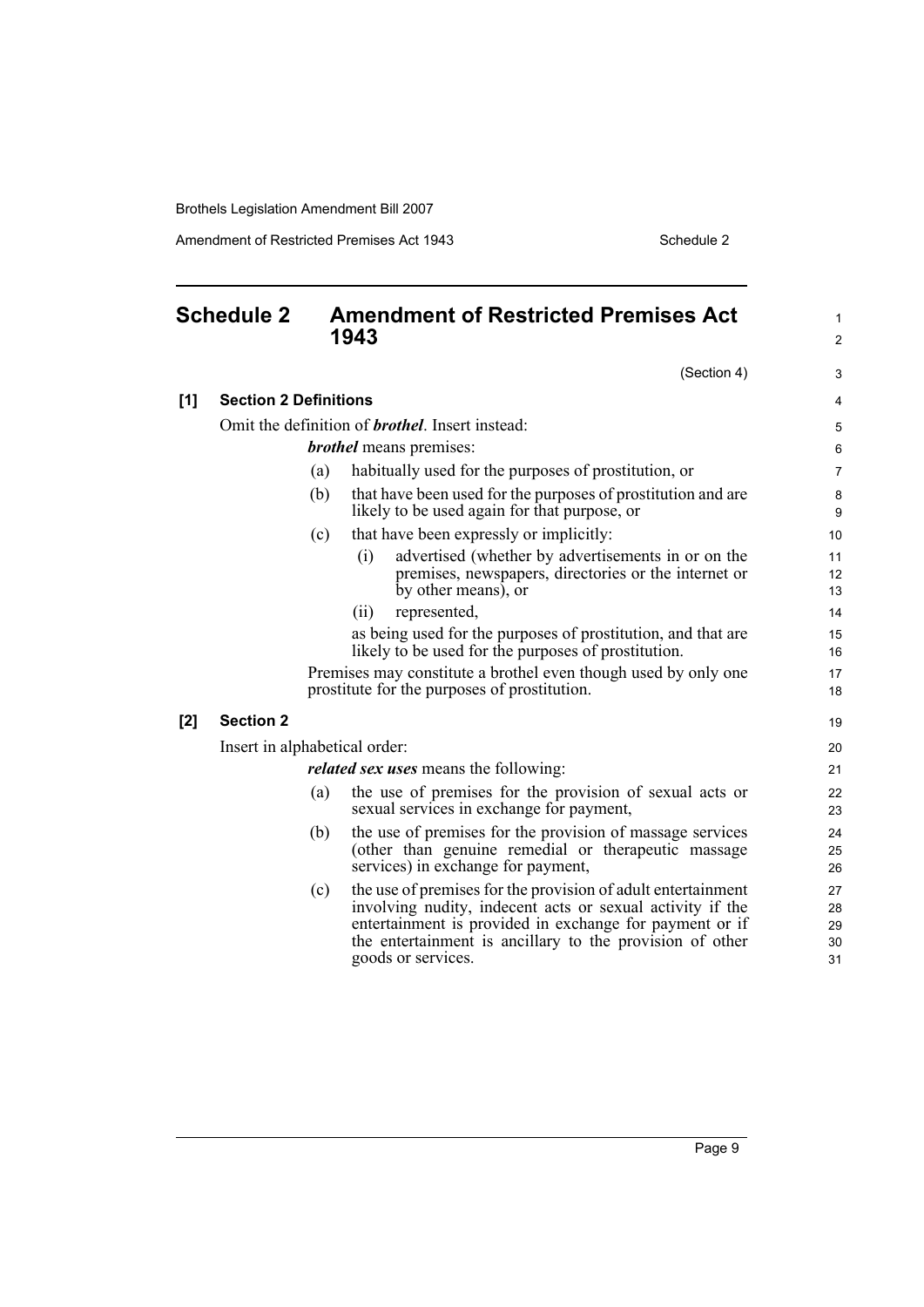Schedule 2 Amendment of Restricted Premises Act 1943

#### **[3] Section 17 Application to Land and Environment Court for premises not to be used as brothel**

Insert after section 17 (1):

(1A) An order under subsection (1) may also provide that the owner or occupier of the premises is not to use or allow the use of the premises for specified related sex uses.

28 29

- (1B) The Land and Environment Court may, if it makes an order under subsection (1), also make an order suspending or varying the operation, for a period not exceeding 6 months, of any development consent relating to the use of the premises for the purpose of a brothel or the use of the premises for specified related sex uses.
- (1C) An order under subsection (1B) has effect despite any provision of the *Environmental Planning and Assessment Act 1979* or any instrument made under that Act.

#### **[4] Section 17 (2)**

Omit "sufficient complaints about the brothel to warrant".

Insert instead "one or more complaints of a kind that the local council reasonably believes warrant".

#### **[5] Section 17 (3)**

Omit "complaints". Insert instead "complaint or complaints".

| [6] | Section 17 (3) (d) |  |  |  |  |
|-----|--------------------|--|--|--|--|
|-----|--------------------|--|--|--|--|

Insert at the end of section  $17(3)(c)$ :

, or

(d) persons who work in the vicinity of the brothel or persons who regularly use, or whose children regularly use, facilities in the vicinity of the brothel.

#### **[7] Section 17 (5)**

Omit "this section". Insert instead "subsection (1)".

#### **[8] Section 17 (5A)**

Insert after section 17 (5):

(5A) In making an order under subsection (1B), the Land and Environment Court is to take into consideration only the following: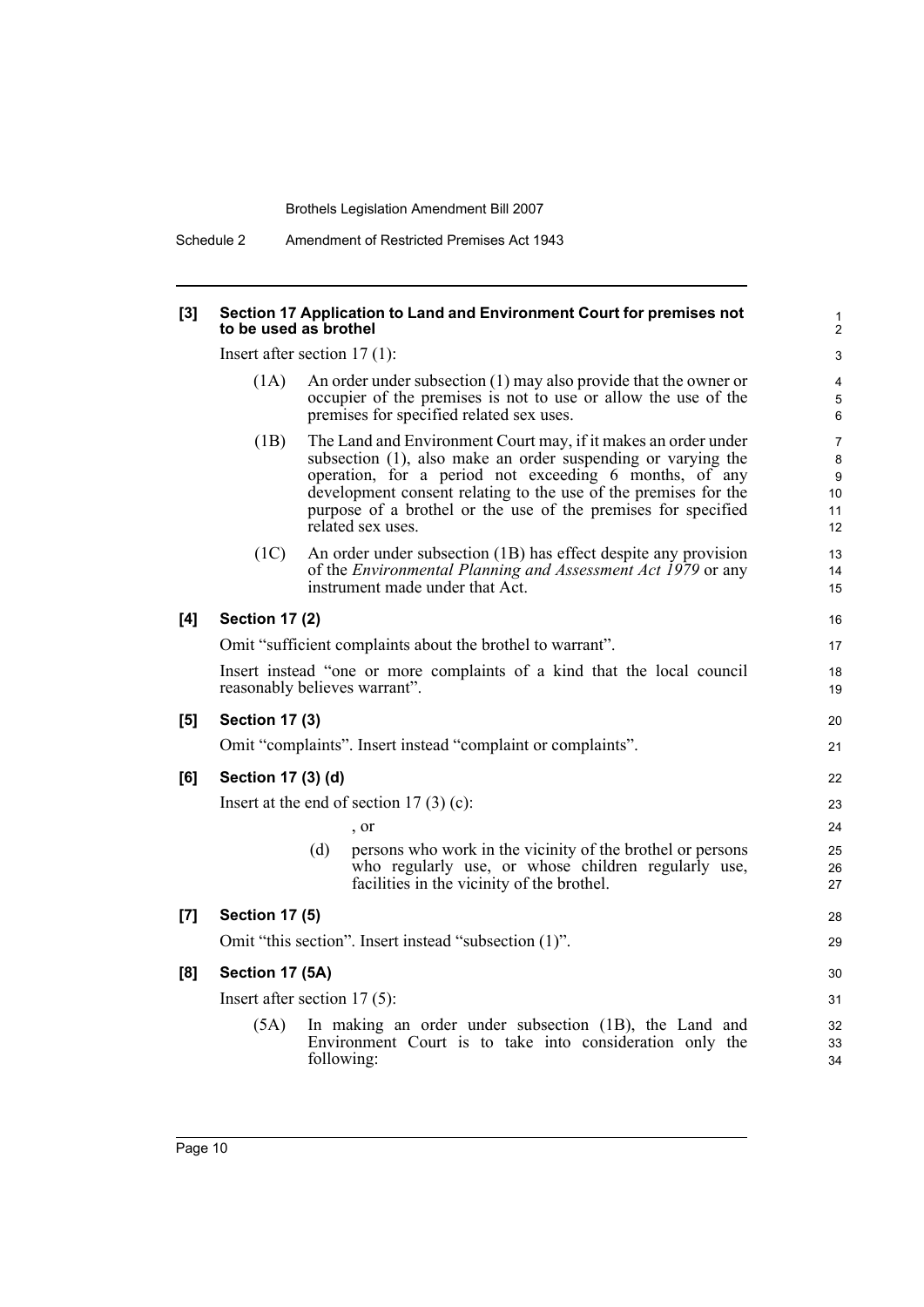Amendment of Restricted Premises Act 1943 Schedule 2

|      |                       | (a)   | the likelihood that the premises will continue to be used for<br>a brothel or will be used for related sex uses (whether or<br>not by a person who is subject to the order under<br>subsection $(1)$ ),          | 1<br>$\overline{2}$<br>3<br>$\overline{4}$ |
|------|-----------------------|-------|------------------------------------------------------------------------------------------------------------------------------------------------------------------------------------------------------------------|--------------------------------------------|
|      |                       | (b)   | having regard to the kinds of matters considered before<br>granting the order under subsection (1), the effect on the<br>amenity of the neighbourhood of any such use or uses,                                   | 5<br>6<br>$\overline{7}$                   |
|      |                       | (c)   | the permitted uses for the land on which the premises are<br>situated under any applicable environmental planning<br>instruments or approval under the <i>Environmental</i><br>Planning and Assessment Act 1979, | 8<br>9<br>10<br>11                         |
|      |                       | (d)   | any other matter that the Land and Environment Court<br>considers is relevant.                                                                                                                                   | 12<br>13                                   |
| [9]  | <b>Section 17 (7)</b> |       |                                                                                                                                                                                                                  | 14                                         |
|      |                       |       | Omit the subsection. Insert instead:                                                                                                                                                                             | 15                                         |
|      | (7)                   |       | In this section:                                                                                                                                                                                                 | 16                                         |
|      |                       |       | <i>church, hospital</i> and <i>school</i> have the same meanings as in the<br>Summary Offences Act 1988.                                                                                                         | 17<br>18                                   |
|      |                       | 1979. | <i>development consent</i> has the same meaning as it has in Division<br>2A of Part 6 of the Environmental Planning and Assessment Act                                                                           | 19<br>20<br>21                             |
|      |                       |       | <b><i>local council</i></b> includes a person or body that:                                                                                                                                                      | 22                                         |
|      |                       | (a)   | exercises planning or regulatory functions in respect of the<br>area in which premises are situated, and                                                                                                         | 23<br>24                                   |
|      |                       | (b)   | authorised by the Minister administering the<br>is<br>Environmental Planning and Assessment Act 1979 to<br>exercise the functions of a local council under this section.                                         | 25<br>26<br>27                             |
| [10] |                       |       | Section 17A Evidence of use of premises as brothel                                                                                                                                                               | 28                                         |
|      |                       |       | Omit section 17A (1) and (2). Insert instead:                                                                                                                                                                    | 29                                         |
|      | (1)                   |       | This section applies to proceedings before the Land and<br>Environment Court on an application under section 17 for<br>premises not to be used as a brothel.                                                     | 30<br>31<br>32                             |
|      | (2)                   |       | In any proceedings to which this section applies:                                                                                                                                                                | 33                                         |
|      |                       | (a)   | the Court may rely on circumstantial evidence to find that<br>particular premises are used as a brothel, and                                                                                                     | 34<br>35                                   |
|      |                       | (b)   | the Court may make such a finding without any direct<br>evidence that the particular premises are used as a brothel.                                                                                             | 36<br>37                                   |
|      |                       |       |                                                                                                                                                                                                                  |                                            |

Page 11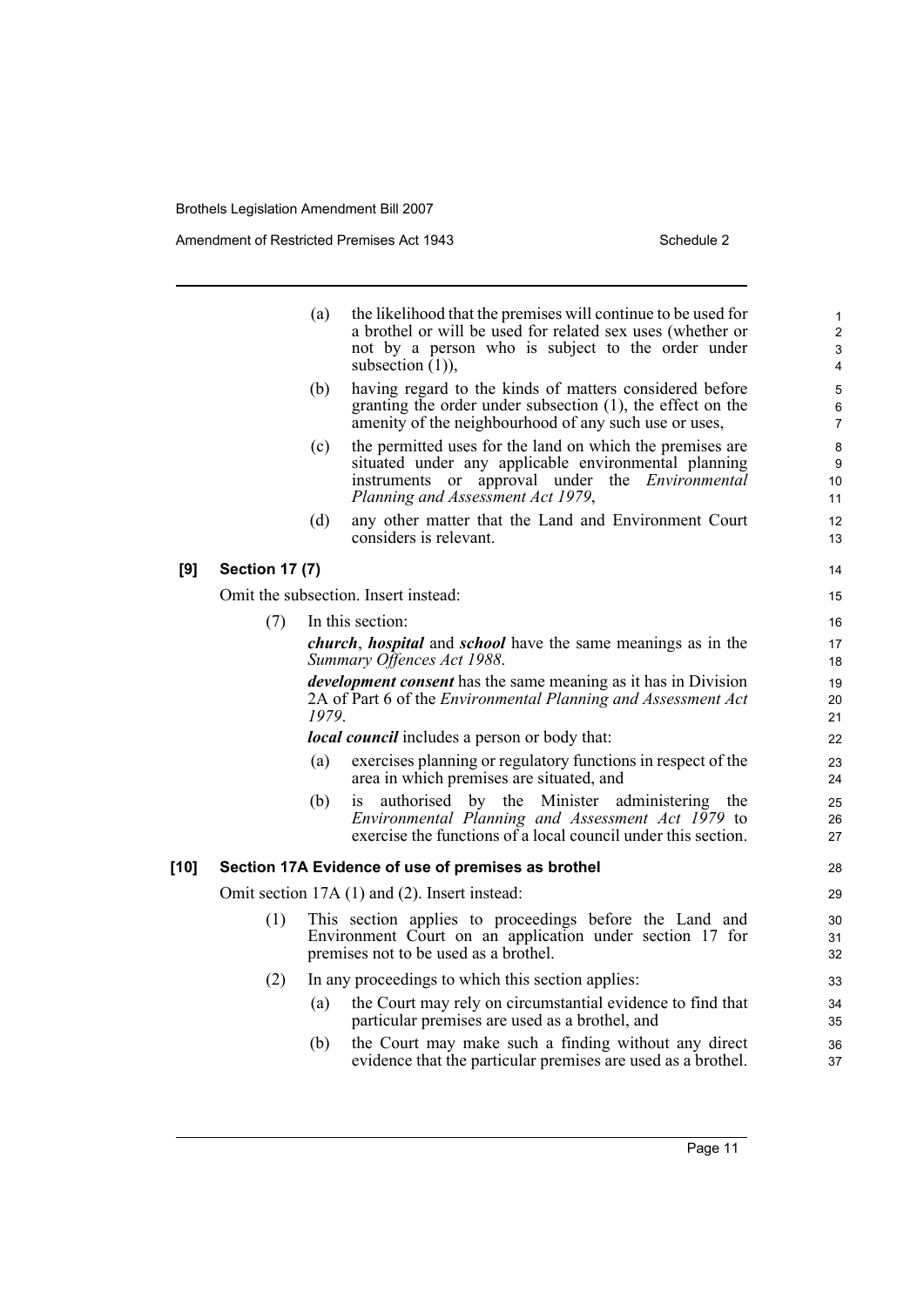Schedule 2 Amendment of Restricted Premises Act 1943

| $[11]$ |  | Section 17A, note |  |  |
|--------|--|-------------------|--|--|
|--------|--|-------------------|--|--|

Omit paragraph (b).

## **[12] Section 17A, note**

Omit "arrangement of the premises, or of the furniture" from paragraph (e). Insert instead "arrangement of, or other matters relating to, the premises or the furniture".

### **[13] Schedule 1 Savings, transitional and other provisions** Insert at the end of clause 1 (1):

*Brothels Legislation Amendment Act 2007*